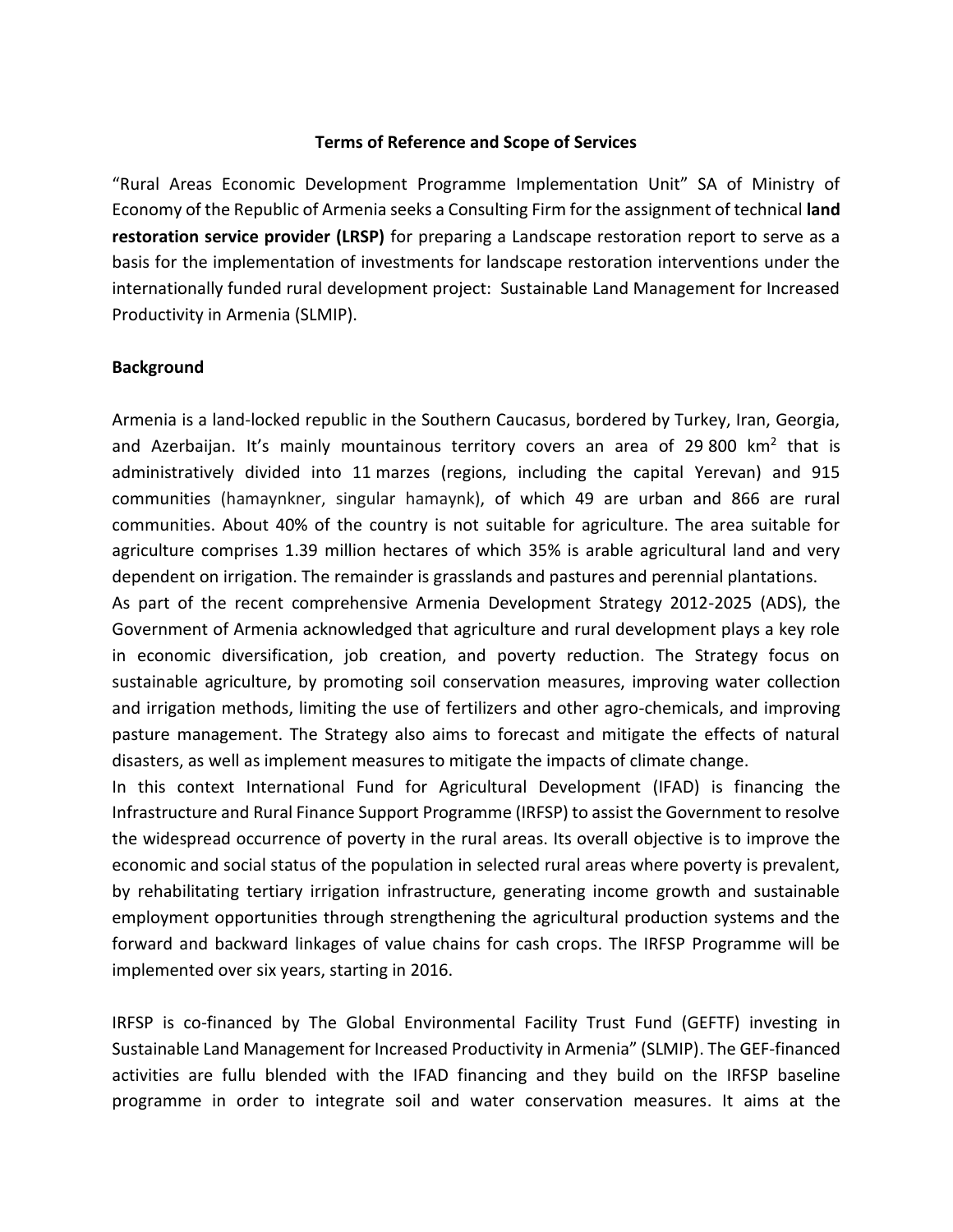development of the targeted high value agroforestry and vegetable crops, and restore the resilience to land degradation and climate-risks of the agro-ecosystems and the rural population in the project communal lands on a demand-driven basis from the cummunities. The overall objective of the SLMIP project is "to enhance the overall resilience of rural communities living in risk-prone areas of Armenia", while the specific objective is "to increase income and assets generated by smallholder farmers through investments in sustainable land management systems and technologies". The GEFTF/SLMIP strategy is based on the following components :

Component 1 – Investments in sustainable farming systems and technologies. The project will mainstream the adoption of climate-proof technologies in the tertiary irrigation systems rehabilitated by the baseline interventions, and support the conversion of marginal communal lands into climate-resilient agroforestry plantations, managed with efficient irrigation technologies and soil and water conservation agronomic systems and to improve the resilience of the baseline agriculture production interventions. Moreover, this component will specifically target women groups and support them with start-up packages to help diversify their livelihoods in the family farmland plots to increase their food and nutritional security.

Component 2 – Community-led land degradation prevention through landscape restoration interventions. The project will adopt an ecosystem-based landscape approach to identify vulnerable sites to land degradation and implement integrated landscape restoration interventions to enhance the functionality and durability of the irrigation schemes, prevent soil erosion degradation, and improve vegetation cover along water courses, catchment areas and mountain slopes. The final goal is to restore the environmental services supporting rural development in the target areas, and provide environmental, social and economic benefits from multipurpose restoration interventions. This component will also create opportunities for income diversification from the production, processing and marketing of wild products, such as those derived from beekeeping, supporting the creation and strengthening of youth associations making an economic use of the restored communal lands.

Component 3 – Enabling environment to enhance the capacity of smallholder farmers against land degradation. The project will create an enabling environment to enhance the capacity of smallholder farmers, decision makers and all relevant actors, to incorporate good practices in agriculture production and landscape restoration that help mitigate desertification and land degradation problems. Training programmes will be designed and implemented for women and youth. This component will also assess current policies and regulations, and crosscutting sectoral issues that may facilitate or prevent the adoption of sustainable farming systems and landscape restoration measures to mitigate land degradation and climate-risks, and propose policy recommendations.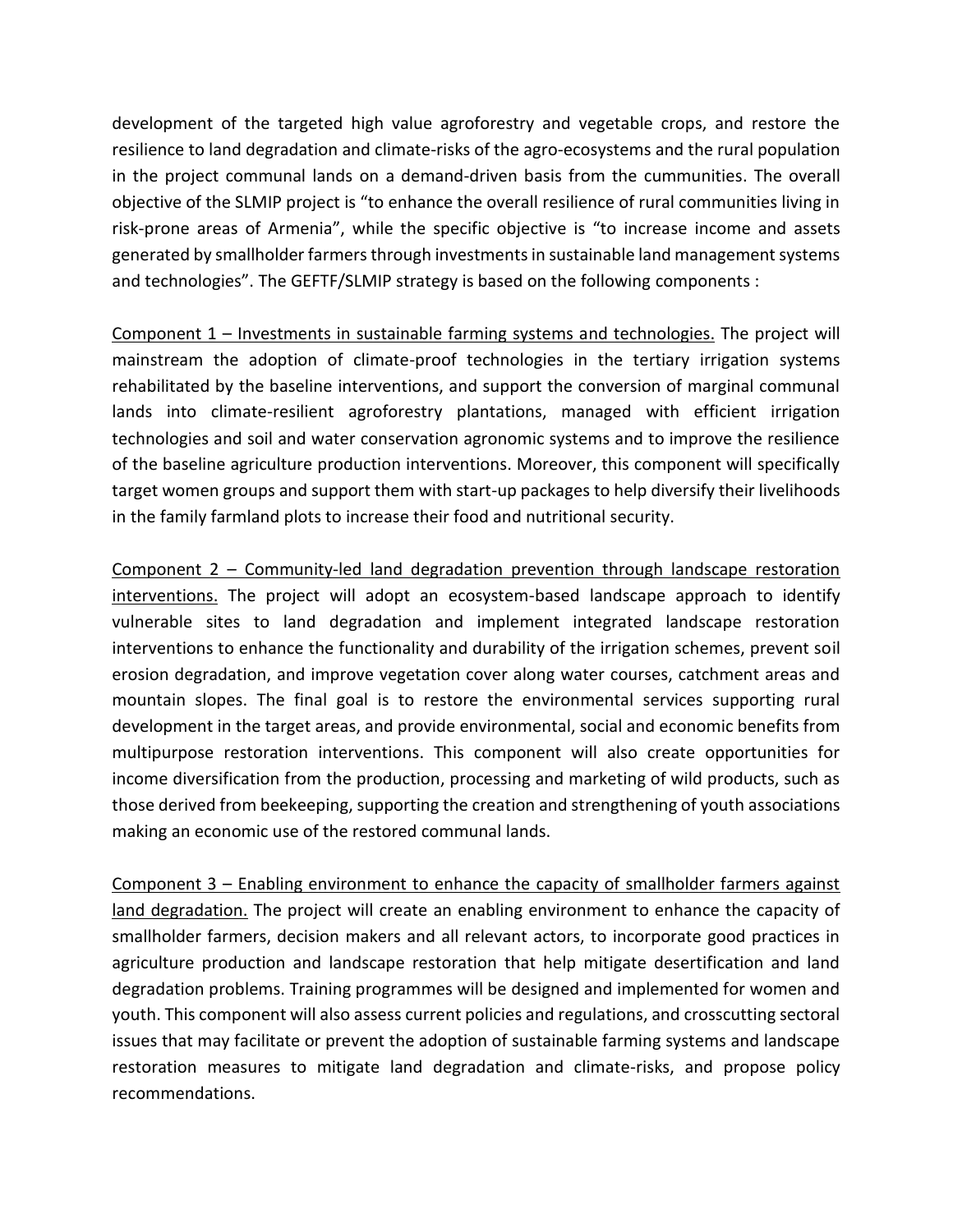Objective.

**LRSP** is expected to prepare a **detailed Land Restoration report**. The report should be a comprehensive study including:

- A. Revision of the existing 3 restoration and investments plans prepared<sup>1</sup> for the preselected sites in Syunik and Ararat marzes of the Republic of Armenia;
	- Identification the need of restoration activities in the selected areas and consequently - approval or revision of selected sites in the land restoration plan. This step will be implemented in full consultations with the beneficiaries with the RAED PMU and with the Ministry of Environment.
- B. Remapping and review of 218 hectares of communal areas in Syunik Region. Map polygons provided by Ministry of Environment, which include areas under reforestation plan of COP22 Paris Agreement Commitment to "10 Million Tree" project. LRSP is required to review a set of polygon maps delivered by MoEnv and check for inconsistencies towards the implementation of reforestation actions in the given areas as well as development of investment plans, particularly, advising on the types of investments per site, the environmental and climatic specifications, the bills of quantity and cost estimates, planting schemes, the implementation process and the involvement of the community (socio-economic and environmental and social impact assessments as required by eth national regulations and IFAD SECAP policies<sup>2</sup>).
- C. Implementation assistance, technical supervision and evaluation of reforestation actions on place, using free satellite imagines, drone imagery for the assessment of actual planted areas
- D. Development of Environmental and social Impact Assessment report

### **Scope of work**

 $\overline{a}$ 

**LRSP** will have to work closely with the PIU GEF coordinator and the Ministry of Environment in revising the approach and explore/define the eligible actions and types of Landscape Restoration per site (e.g. restoration of pastoral and silvo-pastoral land, anti-erosion techniques). As stated in the GEF design document and in order to reach more municipalities and beneficiaries and generate the expected Global Environment Benefits, the activity should be located within the Armenia – Infrastructure & Rural Financial Services Programme, GEF eligible areas, on communal

<sup>&</sup>lt;sup>1</sup> IRFSP will provide copies of these plans to the service provider.

<sup>&</sup>lt;sup>2</sup> [IFAD's Social, Environmental and Climate Assessment Procedures \(SECAP\)](https://www.ifad.org/en/-/document/social-environmental-and-climate-assessment-procedures-secap-)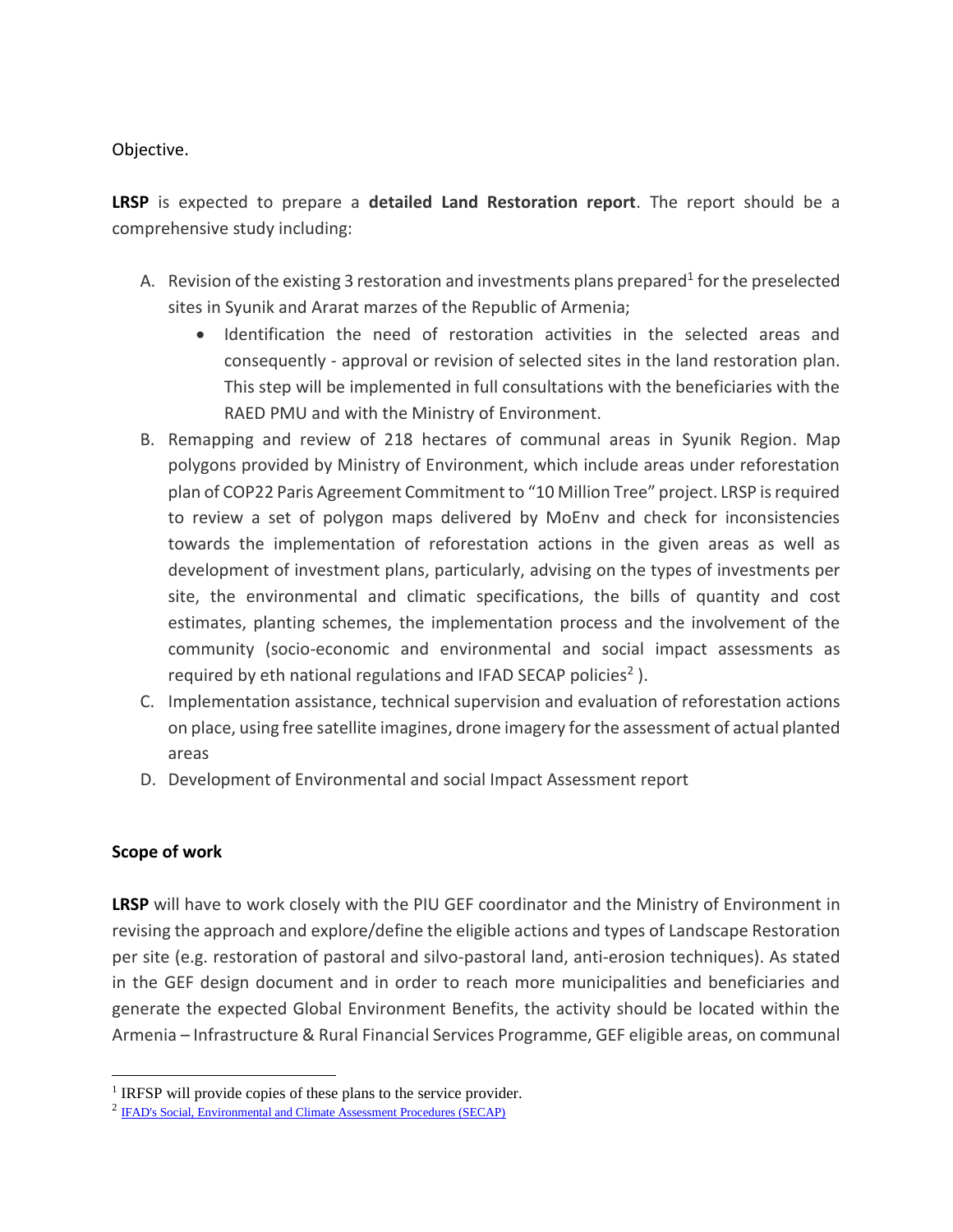land in sites that do not have any land tenure related issue and conflicts. The SECAP guidelines will have to be observed in this process. The scope of the assignment includes 3 key tasks, such as:

## **Revision of the restoration and investments plans**

The project will adopt an ecosystem-based landscape approach to identify vulnerable sites to land degradation and implement integrated landscape restoration interventions to prevent soil erosion degradation, and improve vegetation cover along water courses, catchment areas and mountain slopes etc. Based on this context the Service Provider is expected to:

Review the existing Landscape Restoration Report Packs for 3 areas previously identified for the project in frames of Project Component 2 – Community-led land degradation prevention through landscape restoration interventions.

- **7 ha** in Spandaryan settlement of Gorayq community, of Syunik marz
- **44.3** ha in Harzhis settlement of Tatev community of Syunik marz
- **10 ha** in Nor Ughi community, Ararat marz
- Review the existing restoration report packs including the proposed works, bill of quantities, cost estimates and advise whether the initial 3 sites could be maintained in the action.

Note: The IFAD Mid-Term Review mission noticed that the approach for Landscape Restoration activities detailed in the documents (restoration plans and bills of quantities) is not adequate, partly because some of the proposed actions are not eligible under GEF and the high estimates costs per hectare.

In addition, the LRSP is required to deliver the following:

**Assessment of pre-identified sites for final selection in the project**

In 2019 Global Innovation Forum, Republic of Armenia has committed to implement a large scale tree planting initiative to plant 10 million trees, based on the commitment of the Republic of Armenia under Paris Agreement. In this context, , the GEF SLMSP target for the restoration of degreased lands is 218 hectares to be applied under tree planting implementation action (preidentified). Based on the commitments taken by the Republic of Armenia under COP22, Paris Agreement to plant 10 million trees in 2020-2022, the areas identified are in line with the National Priorities for Reforestation provided by Ministry of Environment of Republic of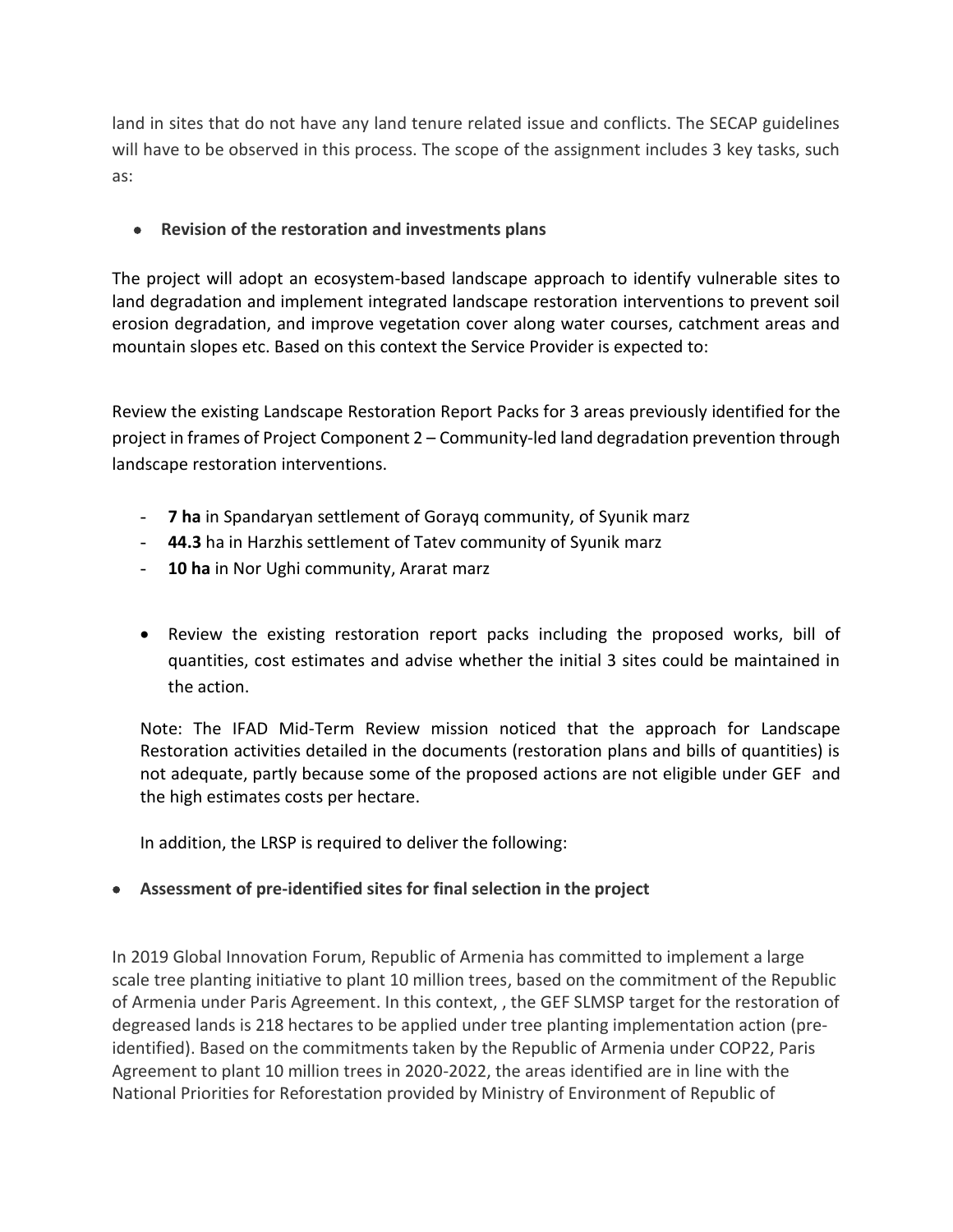Armenia. So far about 60 ha was preselected/evaluated for restoration under the Project (however, this still needs to be validated by the service provider, for those areas to further be included in project). In sum, service provider is required to review and reassess the pre-selected and pre-identified sites totaling in 218 hectares. The basic mapping information (polygons of sites KML/KMZ/SHP files) will be provided. According to the GEF CEO endorsed document the selection of the vulnerable sites is a continuous process and should be launched upon the demand and availability of the funds. In this context **LRSP** is required to:

- Briefly remap and clarify exact borders of polygons of areas to be included in the project and overlay GIS and Remote sensing data from free sources in relation to the following (DEM. land cover, slope and the mean NDVI value of the driest month over the last 3 years).
- Create the database of sites proposed to be included in the project, with detailed information on the key agro-ecological and geo-morphological properties of sites (altitude, slope, type of soil, vegetation, land use etc.)
- Implement brief socio-economic assessment and highlight vulnerability and poverty levels in the selected sites as well as land use right and any land tenure issues and potential conflicts.
- The selection should follow the SLM Project and the IUCN Restoration of Capacity Assessment Method (ROAM) according to the environmental – soil and climate features, land conservation status, and climate-risks, human created/intervened environmental issues and socio-economic context and fully aligned with the national environmental and social impact assessment rules , IFAD SECAP. Use free satellite/aerial imagery for proper re-mapping of degraded lands (use GIS mapping) as described above.
- Develop restoration plans by providing justification for proposed LR approach(es) per selected site categories, identifying land degradation types and extent, expected activities bill of quantities, stakeholder engagement and implementation schedule (taking into consideration any weather-related conditions and other factors that should be considered for a realistic implementation and monitoring plans). Highlight risks and mitigation measures.
- For each land plot SP should provide the following documentation:
	- Corrected Map of the plot
	- **Planting Scheme in a given area**
	- Type and variety of plants to be planted
	- Cost estimates
	- Bill of quantities
	- **Narrative report and methodology of planting**
- List of the areas to be provided divided by communities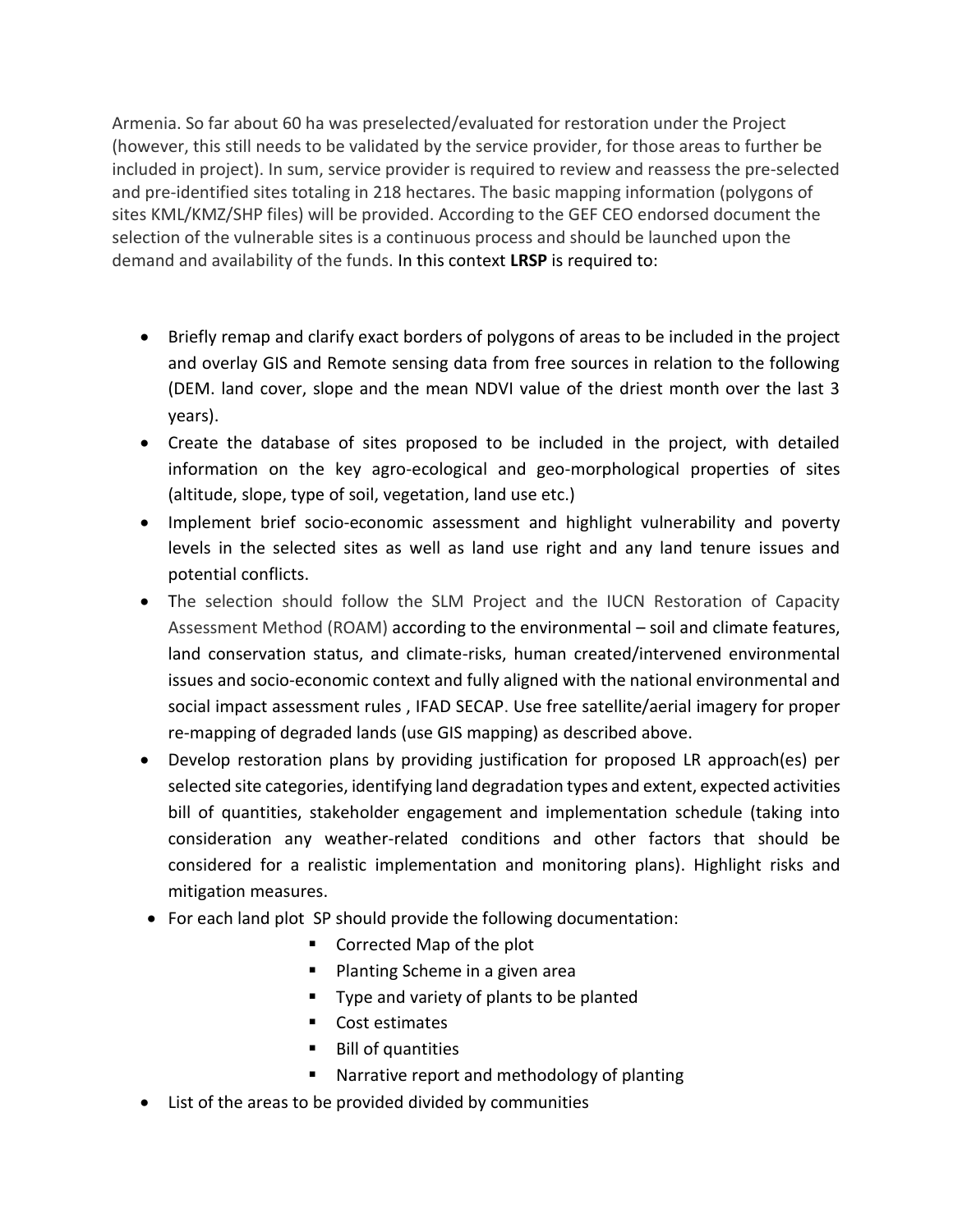| <b>Preselected Areas</b>    |                                                    |                  |                 |  |  |  |  |  |  |  |
|-----------------------------|----------------------------------------------------|------------------|-----------------|--|--|--|--|--|--|--|
| <b>Marz</b>                 | <b>Communal Land</b><br>polygon size<br>(hectares) | <b>Community</b> | Area (hectares) |  |  |  |  |  |  |  |
| Syunik                      | 218.1                                              | Goris            | 28.56           |  |  |  |  |  |  |  |
|                             |                                                    | Khndzoresk       | 42.7            |  |  |  |  |  |  |  |
|                             |                                                    | Harzhis          | 19.61           |  |  |  |  |  |  |  |
|                             |                                                    | Sisian           | 57.8            |  |  |  |  |  |  |  |
|                             |                                                    | Shaghat          | 13.78           |  |  |  |  |  |  |  |
|                             |                                                    | Ashotavan        | 16.88           |  |  |  |  |  |  |  |
|                             |                                                    | <b>Tolors</b>    | 10.87           |  |  |  |  |  |  |  |
|                             |                                                    | <b>Uyts</b>      | 5.98            |  |  |  |  |  |  |  |
|                             |                                                    | Shaqi            | 21.92           |  |  |  |  |  |  |  |
| <b>Pre-identified Areas</b> |                                                    |                  |                 |  |  |  |  |  |  |  |
| Syunik                      |                                                    | Spandarian       | 7               |  |  |  |  |  |  |  |
|                             | 51.3                                               | Harzhis          | 44.3            |  |  |  |  |  |  |  |
| Ararat                      | 10                                                 | Nor Ughi         | 10              |  |  |  |  |  |  |  |

### **Implementation assistance and evaluation:**

- 1. Provide capacity support to the local authorities and final beneficiaries during the identification of the needs and restoration interventions. Sessions should be based on the main stages of the project, topics to include trainings on:
	- Tree/forest planting
	- Maintenance of newly planted forests
	- Seasonal specifications of plantation maintenance and monitoring

Additional:

- Importance and benefits of reforestation
- 2. Work closely with project staff members, the Ministry of Environment of the Republic of Armenia and other service providers (i.e. national and international), partners, donor organizations and stakeholders to facilitate the preparation of the restoration plans. This includes identification of overlaps and synergies with other similar projects that may be in the same area.
- 3. Provide communication input to project activities; reporting should be done in accordance to the project time frame presented by the SP divided into actions e.g. provision of Mapping, Bill of Quantities, Cost Estimates etc.
- 4. Monitoring and Evaluation of the project at post-implementation phase, using drone imagery to correctly identify the factual areas of reforested lands, by the end of the project. Provide separate report on the matter, as well to include those in the final report.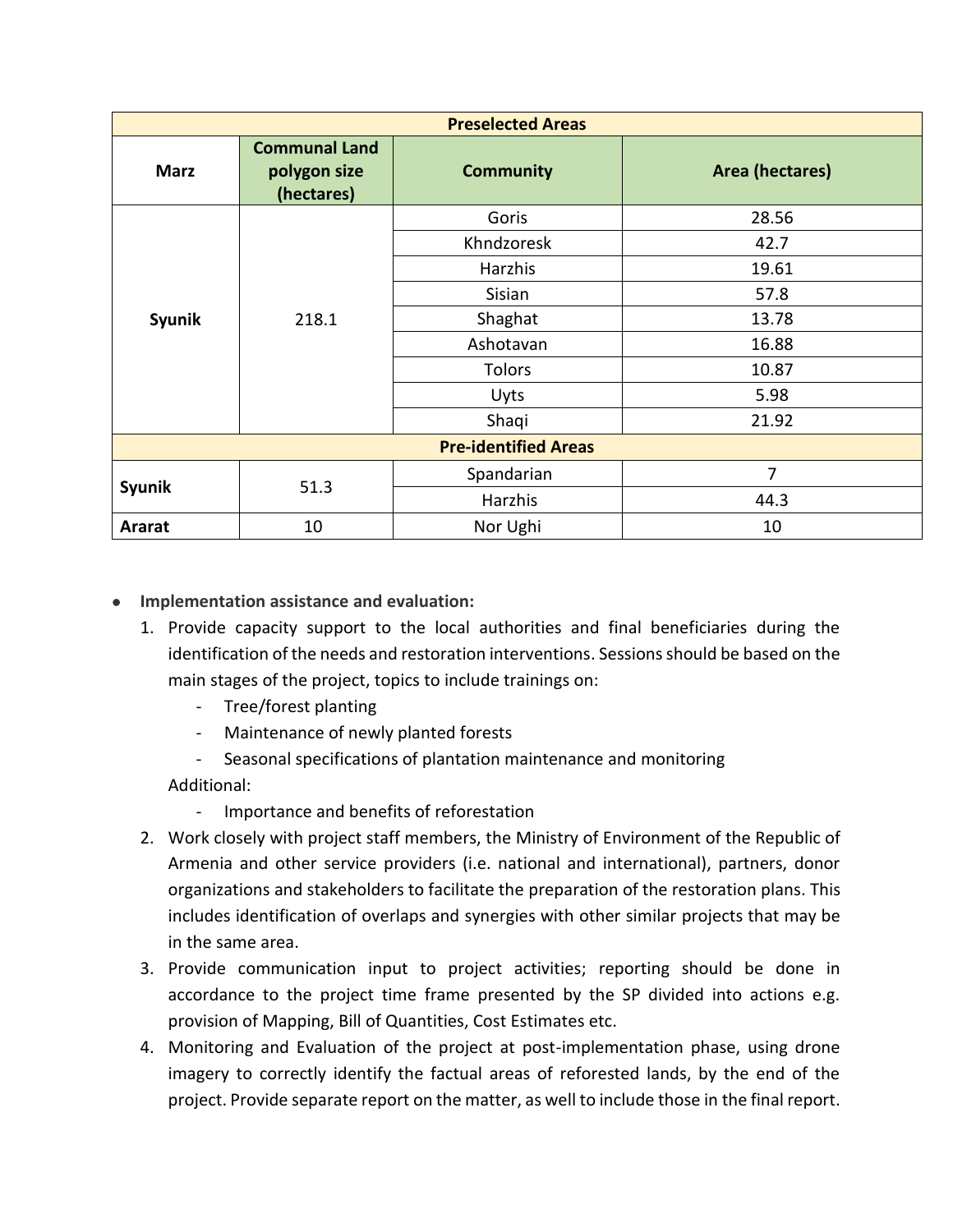## **Development of Environmental Impact Assessment report.**

- The report shall be based on National Legislation for Environmental Impact Assessment (Law of the Republic of Armenia on Environmental Impact Assessment and Expertize) as well as to align with SECAP guidelines<sup>3</sup>, particularly.
	- 1. Environmental Management Plan
	- 2. Environmental Monitoring Plan
	- 3. Socio-economic Management Plan
	- 4. Public Hearings with respective documentations (MoUs signed with community representatives/leaders)

Support the M&E team to establish baseline for the selected sites by providing geo-referenced profiles, maps and databases about candidate areas and proposed key investments (archived with common and open access GIS software) with reference to key outreach, outcome and output indicators. The LRSP shall work closely with M&E team of IRFSP to reflect the M&E reporting requirements in the assignment.

# **Experts (estimated at 15 man-months in total including all the man-months allocated for all experts)**

The Service Provider will be required to mobilize the following key experts:

### *A. Team Leader/Environmental Management Specialist*

- University degree in environmental management, environmental policy, landscape management, nature protection, or a related field
- Minimum of 8 years of experience in project management
- Experience in managing similar projects is an advantage
- Proficient in English and Armenian Languages
- Excellent planning, coordination, leadership and problem-solving skills

### **B. Sociologist/Social Expert**

 $\overline{a}$ 

- University degree in social sciences, social policy, sociology or, a related field
- Minimum 5 years of experience in social action and research related projects
- General professional experience of at least 5 years, preferably with experience in rural areas of Armenia
- Proven experience in conducting similar tasks (environmental and social impact assessment)

<sup>&</sup>lt;sup>3</sup> [IFAD's Social, Environmental and Climate Assessment Procedures \(SECAP\)](https://www.ifad.org/en/-/document/social-environmental-and-climate-assessment-procedures-secap-)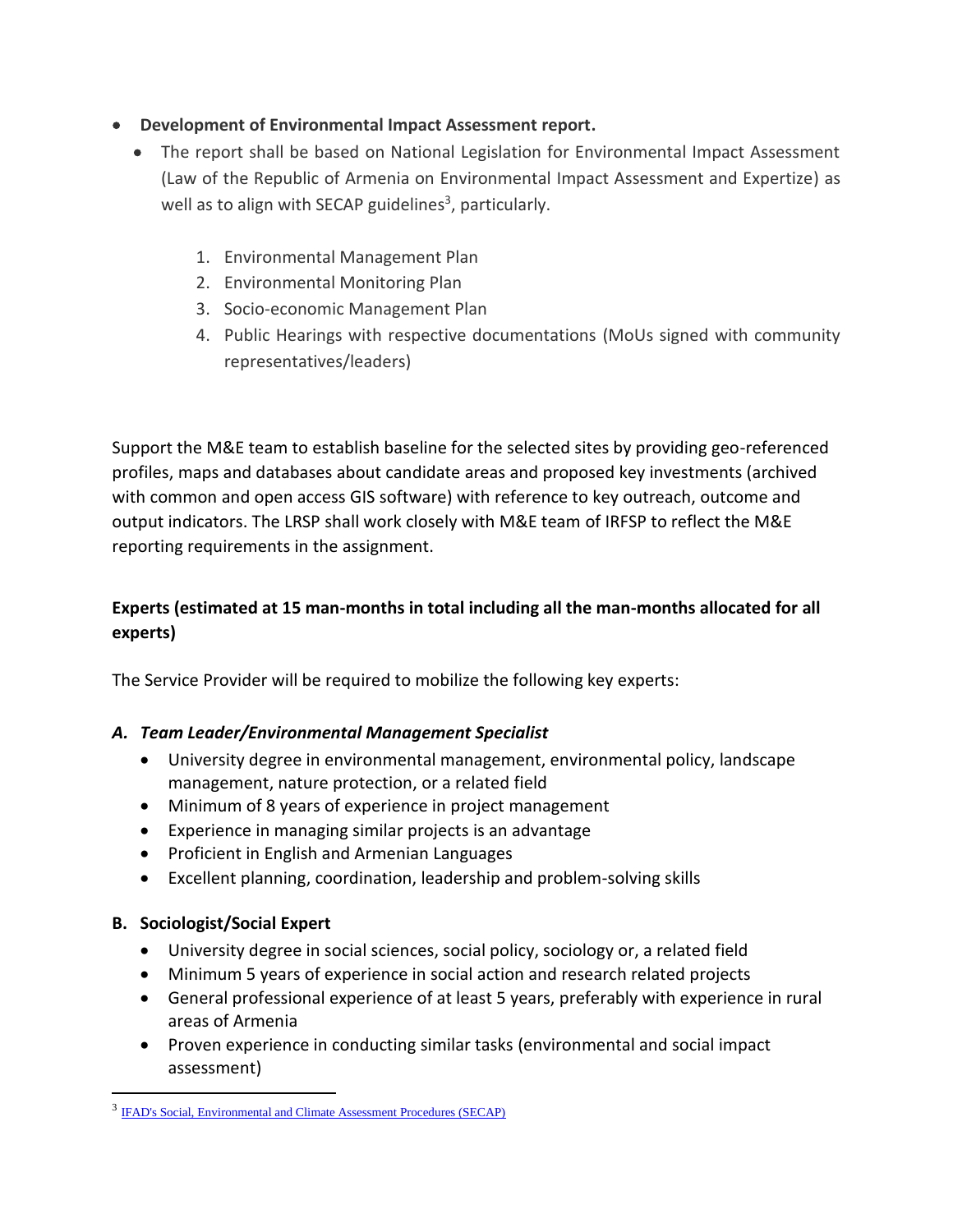- Proficiency in Armenian Language and English is an advantage.
- Proven experience of work using SECAP and GEF guidelines is an advantage

### *C. Agronomist/Forestry Specialist*

- University degree in Agriculture, Forestry, Biology, botany or a related field
- Minimum of 5 years of experience in sustainable land management, forestry, rangeland management, reforestation or related fields
- General professional experience of at least 5 years, preferably with experience in rural areas of Armenia.
- Proven experience in conducting similar tasks
- Proficiency in Armenian Language and good knowledge of English is an advantage.
- Excellent planning, coordination, teamwork skills and ability to meet deadlines.

### **D.** *Mapping/GIS Specialist*

- University Degree in Geomatics, GIS and Remote sensing technologies applied to land management and agriculture or forestry/ecology.
- Minimum of 5 years of professional experience in Mapping/GIS related action with evidence of high quality relevant previous work
- Present samples of previous similar tasks minimum 2 products.
- Proficiency in Armenian Language and good knowledge of English is an advantage.
- Familiarity and excellent knowledge of common GIS and Remote sensing software and open data sources.
- Excellent planning, coordination, teamwork skills and ability to meet deadlines.
- Knowledge of STAP GEF guidelines is an advantage

In addition, the LRSP is expected to mobilize all (additional) necessary short-term experts in the requisite qualifications and quantities to ensure the successful implementation of the project.

### **Level of input**

The SP will be given a 12 months' contract.

### **Schedule of Reports and Deliverables**

**The** SP **will report to the GEF coordinator of IRFSP who is responsible for coordinating and supervising this assignment.** 

 The SP will report to the GEF coordinator according to the agreed work plan prerequisites (reporting requirements and indicators) that fall within the period of assignment.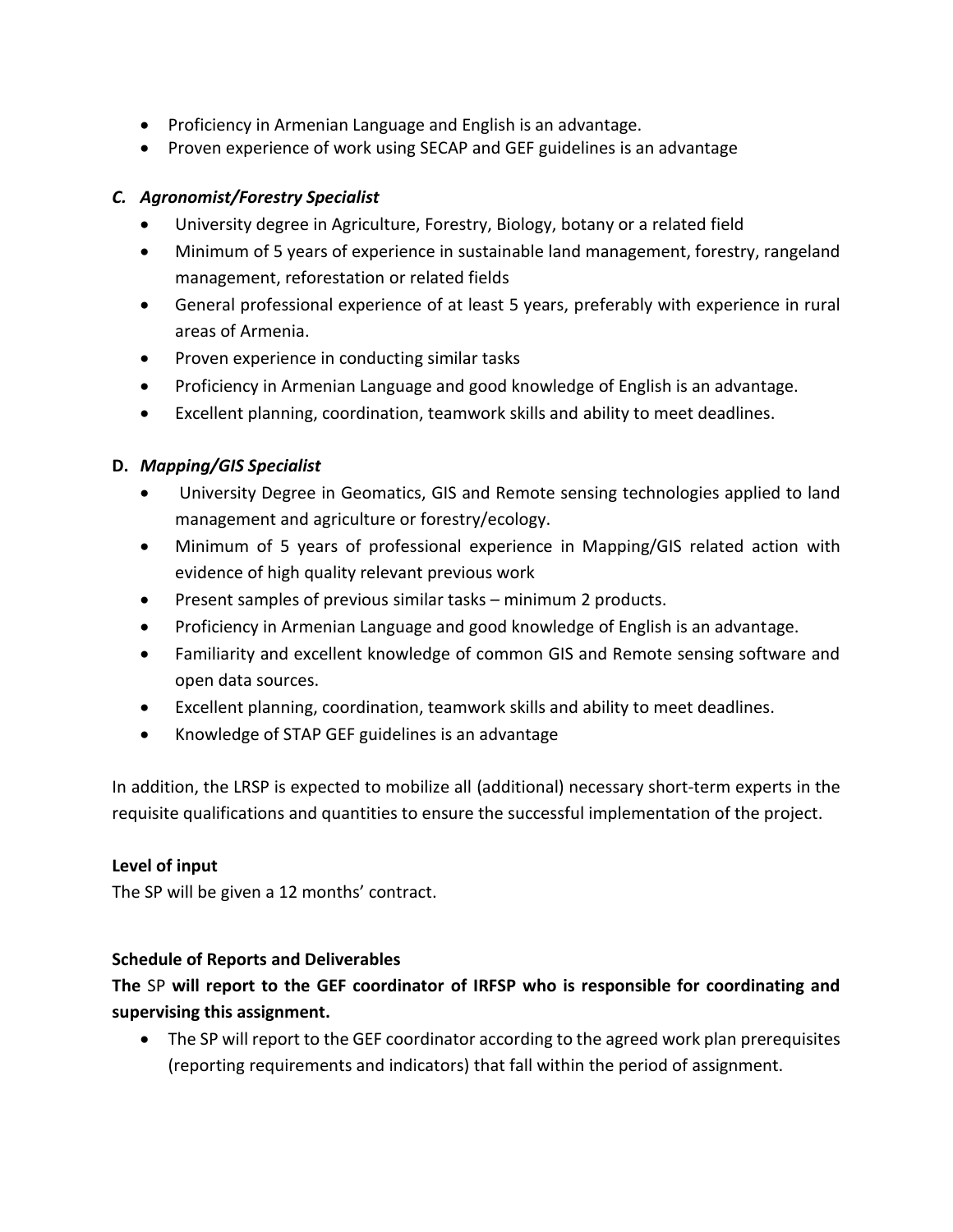- Regular monthly reporting, according to the enclosed general action plan including the provision of:
	- o Environmental and Social Impact Assessment Report
	- o Bill of Quantities
	- o Cost estimates
	- o Plan of Works
	- o Public Hearings (Dates and Results)
	- o Factual time-table of actions
	- o Supervision reports, drone imagery and video, etc.
- The reports shall be presented in both Armenian and English.
- The SP is encouraged to complete the action in tighter deadlines keeping the quality of action and completeness of deliverables.

**Besides** the abovementioned services to be implemented, the SP should carry out also the Technical Supervision part of the land restoration activities (tree planting). For that purposes it's envisaged that the Agronomist and the Sociologist should lead the Technical Supervision activities. . It's also recommended that the final part of tree planting activities i.e. readiness of each plot to be monitored by a drone and filmed. The records of all planted plants should be provided to the Client.

# **Services to be provided by the Client**

The Client will provide SP with the available documents and material for the successful completion of the assignment tasks, which include:

- 1. All existing maps (totaling in around 280 hectares) and surveys as specified above, a separate report of 60 hectares of preselected areas, as well as polygon maps with respective preliminary eco-morphological metadata on the sites, including slopes, types of land, types of plants to be planted etc.
- 2. Priority of works to be planned
- 3. General Action Plan of Deliverables
- 4. Any additional administrative support for communication with Governmental, Local and National Organizations

# **General Action Plan and Timetable**

**Below is the tentative action plan according to the understanding of general timings of activities. A more detailed plan will be worked out with the SP during the implementation of the assignment.**